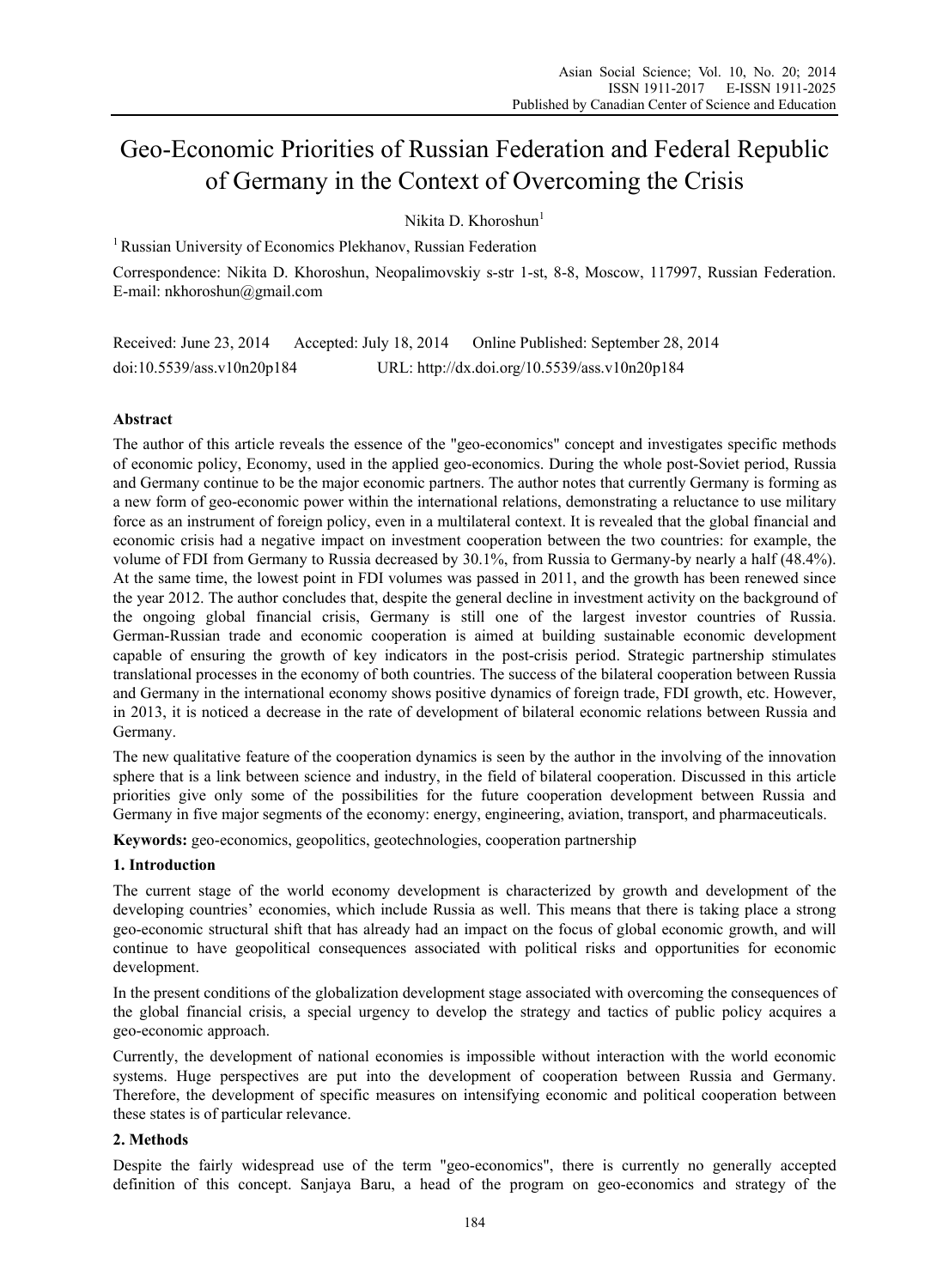International Institute for Strategic Studies (IISS) says that geo-economics can be defined in two ways (Sanjaya, 2012):

As the economic consequences of geopolitical trends and projection of national authority ("trade follows the flag");

Geopolitical consequences of economic phenomena ("flag follows the trade"), which are the subject of geo-economics.

Geopolitics and geo-economics complement each other, but are not complete. The third approach is the geotechnologies. It is necessary to understand the specific technological innovation, which, thanks to rapid commercialization and geo-economic benefits, and which, through the strategic deployment and potential militarization, will have important geopolitical influence. Therefore, when analyzing the global dynamics and the changes, it is essential to take all three approaches and consider complicated causal relationships between them.

The "geopolitics" discipline goes back to the work of European scientists and diplomats of the nineteenth century, whose main task was the territorial control and the ability to build up forces abroad. Geopolitical power factors include population, natural resources, armed forces, usual and nuclear weapons. These factors remained the dominant approach to the comparative analysis of forces during the main part of the twentieth century (Parag, 2012).

In the 1990s, the term "geo-economics" gained the notoriety as a counterweight geopolitical approach. Unlike geopolitics, geo-economics emphasizes the basis of trade. From this point of view, the size of the gross domestic product (GDP) and trade balances growth, foreign exchange reserves and foreign investments are critical factors in the assessment of the real balance of power between the states.

Effectiveness of geo-economics as a policy is a condition for the survival of the state and also involves among other things the ability of the country to adapt to the current situation in the world market. Therefore, the applied geo-economics uses not only the traditional methods of economic policy, but also special methods, which are combined into two main groups (Chernaya, 2012):

Colbertism of high technologies;

*Methods of Economic Warfare.*

The first group of methods is focused on the growth of domestic state competitiveness based on the innovative solutions through structural measures, as well as through investments in human resources with a view to guaranteeing its own population an employment with the highest added value. The measures include structural and institutional mechanisms for geo-economic exploration, infrastructure development, tax policy and innovation.

"Colbertism of high technologies" methods are very similar to the military concept of "preparing the nation for war," assuming the mobilization of internal forces and resources by both direct and indirect ways. For receiving the competitive advantages by the country there should be considered the interests of all geo-economic entities, including the unaffected by influence, for example, of transnational forces. Their internal mechanisms must be considered not only because they may pose a threat to any solutions, but also because they possess the ability to open a lot of opportunities that need to be addressed for the benefit of the State*.*

"Colbertism of high technologies" methods are closely related to the geo-economic competition, aimed at training national leaders and internationalization of businesses.

Methods of geo-economic competition are implemented within the two main types of strategies-defensive and offensive.

Defensive strategy is being implemented by the methods of "educational protectionism", which were set out in detail and described by the German economist Friedrich List. The scientist pointed to the important role of protectionism in the development of the productive forces of the nation, emerging from the development of industry, agriculture, education, culture, science and public institutions; emphasized the role of these institutions in the development of the welfare of all the individual members of society (Panyshyn, 2014).

Offensive strategy is carried out by methods of "effective protection", which is expressed in support of national industries, which formation and adaptation in the conditions of highly developed international structures requires some time.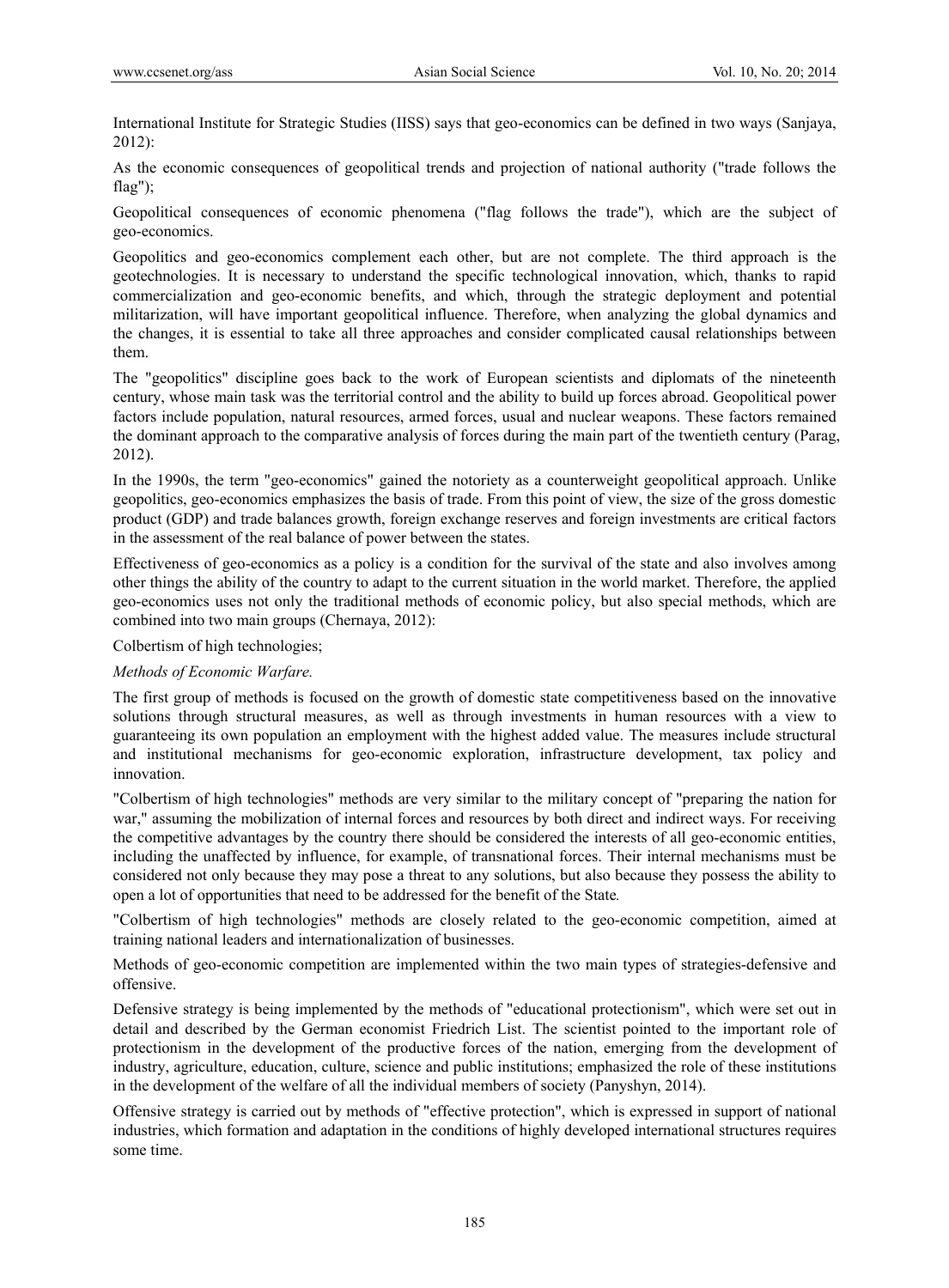*The second group of methods includes the methods of geo-economic war involving enemy endamagement by the nonmilitary economic means, as a result of which there is a redistribution of national and global income in favor of the winner.* 

*Among the geo-economic war methods there is used a large share of the national capital in foreign investments, a share of owned products within the import of competitors, rate pegging in national currencies to the currencies of the affecting state, control over a considerable amount of external debt, etc.* 

*The main ways of geo-economic war waging include, for example, the non-tariff barriers. Dissemination of non-tariff barriers is caused by the fact that their administration is the government's privilege, and they are not regulated by international agreements. Governments are free to apply any non-tariff barriers, which is impossible with respect to tariffs, which are regulated by the WTO. In addition, non-tariff barriers are not usually lead to an immediate increase in the price of goods and so the user does not feel their effects in the form of additional tax (administered tariff commodity price increases in the amount of duty)* (Kozak et al., 2013). In some cases, the use of non-tariff methods in the relatively liberal customs regime may lead to more restrictive state trade policy in general.

Non-tariff barriers can be classified into the following groups:

Quantitative (quotas, licensing, "voluntary" export restraints);

Hidden (technical barriers, internal taxes and fees, government procurement, the requirements for the local component content);

Financial (dumping, subsidies, export crediting).

The choice of method depends on the development paradigm that underlies the national foreign trade policy and the chosen strategy to increase the export potential of the national economy.

One of the most resonant geopolitical concepts reflecting a clear picture of international relations and methods of forecasting the future strategic alignment of forces in the world is a civilizational model by Huntington S.F. In his historical and philosophical treatise "The Clash of Civilizations and the Remaking of World Order", published in 1996 (Huntington, 1996), Huntington actually suggested what he called "the Japanese strategy of maximizing economic power" and identified five sources of such force:

a) Manufacturer's domination, which is a choice in favor of economic power over welfare;

b) Industrial orientation, which is a creation of industrial capacity for both domestic and export markets, with a focus on strategic, high-tech products with high added value;

c) Market share prevails over the profit, which is a deliberate strategy to invest in loss-making enterprises for the sake of final industry domination;

d) Import restrictions, which are establishing limits on imports and foreign direct investment inflows;

e) Steady surplus, which is a creation of currency reserves through sustained positive trade balance and intervention in foreign exchange markets with the purpose of maintaining a strong currency.

## **3. Results**

Collapse of the Soviet Union was the most important geo-economic phenomenon in the postwar period. Long before the Soviet Union collapsed in fact, its Russian economy began to falter. Few analysts could predict the collapse of the Soviet Union and even in the late 1987, Kennedy, summing up his analysis of the paradox of Soviet economic decline and military construction, noted that "it did not mean that the Soviet Union was close to collapse, it should be seen as a country of almost "supernatural force". This means that the USSR faces with an uncomfortable choice.... Consequently, efforts and calls for improvement of the Russian economy will grow stronger. But since it is unlikely that the Soviet regime refuses from the "scientific socialism" in order to stimulate the economy or to dramatically reduce the burden of defense expenditures and thereby affect the military foundation of the Soviet state, the prospects of escaping from the contradictions that confront the USSR are not considered to be good" (Kennedy, 1987).

The report by Cecchini P., which initiated the project of creating a single economic and monetary union in Europe (Cecchini, 1988), was made against the background of growing competitiveness in Japan and the European fear of losing global market share of Japanese and American companies. Interestingly, that despite its growth as a major power with the second largest economy in the world, Japan has not become a "geo-economic nation" after failing to convert its new economic influence in the military and political power.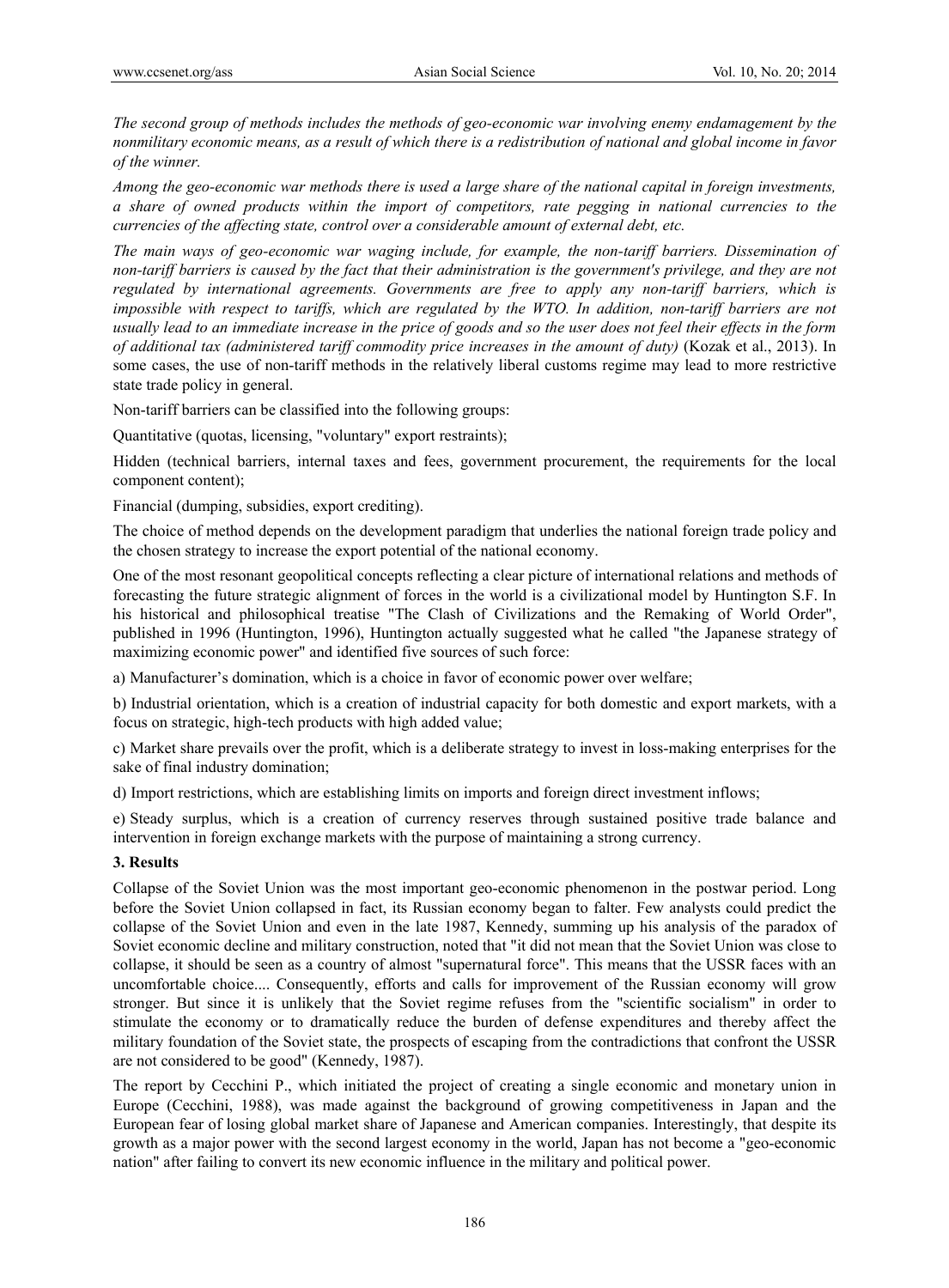The reunification of Germany is also a consequence of the Cold War. It involved the geo-economic consequences in terms of enlargement of the European Union (EU), and an even greater surge of economic and monetary integration within the EU. Emphasis was placed on geo-economic and geopolitical role of the EU in the international affairs.

This contrasts with what is happening now, during the financial crisis in Europe, when Germany is increasing its geopolitical space. Currently, Germany is formed as a new form of geo-economic power within the international relations, demonstrating a reluctance to use military force as an instrument of foreign policy, even in the multilateral context.

Currently, the German economy is the largest and also, as it was shown by the financial crisis of 2008-2009, the most stable and competitive economy in Europe.

GDP growth, that began after the crisis in 2010 and continued in 2011-2012, still preserved in 2013, amounting to 0.4%. At current prices, the GDP growth amounted to 2.67% (2.74 trillion of Euros in 2013 against 2.66 trillion of Euros in 2012) (Kennedy, 1987). Inflation and unemployment remained at an acceptable level-in fact; they were even slightly lower than in 2012.

The principal economic development indices of Germany for the period 2009-2013 are presented in Table 1.

Table 1. The principal economic development indices of Germany for the period 2009-2013 (German Council of Economic Experts, 2013)

| Index                                                | 2009    | 2010     | 2011   | 2012  | 2013  |
|------------------------------------------------------|---------|----------|--------|-------|-------|
| Real GDP,% to the previous year                      | $-5.1$  | 4.2      | 33     |       | 0.4   |
| People engaged into economy, in thousands of people. | 40370   | 40603    | 41164  | 41608 | 41860 |
| Unemployment rate, %                                 | 8.1     |          |        | 6.8   | 6.9   |
| Budget surplus, billions of Euro                     | $-73.0$ | $-103.6$ | $-197$ | 4.2   | 1.3   |
| Budget surplus to the nominal GDP, %                 | $-3.1$  | $-4.1$   | $-0.8$ | 0.1   | 0.1   |

In 2013, there continued the process of state budget consolidation-for the second consecutive year, the German government was able to draw it up with the minimal surplus. This time, it was again positive-its share of GDP was about 0.1%, which was fully in line with the government's goal not to exceed the limits of the structural budget deficit in the amount of -0.5%.

The share of industry in the German economy, with their typical medium-sized businesses is 22% and allows it to occupy a leading position in the market. In the other major industrial countries in Europe (France, Italy, UK) recently occurred powerful processes of de-industrialization, and therefore their share in this sector is much less.

Germany has the greatest competitive advantage in almost all major industries, including automotive, aviation, electrical engineering and production of medical equipment, special equipment and vehicles, chemical and pharmaceutical industries, machine tools, agricultural machinery manufacturing, food processing equipment, engines and drives, apparatus and measuring instruments.

In 2013, the total foreign trade turnover for the first time since 2009 fell by 0.2%, amounting to 1.989 trillion euros-export involved 1.094 trillion Euros, import-0.895 trillion Euros (Russland 2013, 2013). Export quotas of most corporations included into stock indices reach an average of 50% and more (Adidas, Bayer, Daimler, etc.). Medium business firms and so-called «hidden champions», highly specialized companies with a focused portfolio, very often come to the level of 80% of exports at the expense of successful niche products.

The share of gross investment in GDP in Germany decreased from 21.5% in 2000 to 17.6% in 2012. During the same period in the Eurozone (within the year 2000) without Federal Republic of Germany it was steadily growing until 2008, and in generally was higher than the German investment quota. If Germany had the  $14<sup>th</sup>$ quota (as in the Eurozone), the additional investments in its economy in the determined period amounted to 831 billion Euros, i.e. an average of about 64 billion per year (about 2.4% of GDP).

Economic dominance in Europe is largely based on the stability of the monetary and exchange rate systems. Already relatively well-established practice is to place the debt at negative interest. Thus, in 2011 Germany held 70 public debt placements, and for 21 of them the rate was negative. Large investors are trying to find the most reliable facilities for investment. In particular, many foreign pension funds under the laws of their countries are obliged to invest some funds in the bonds of only those states that possess the highest reliability rating. Taking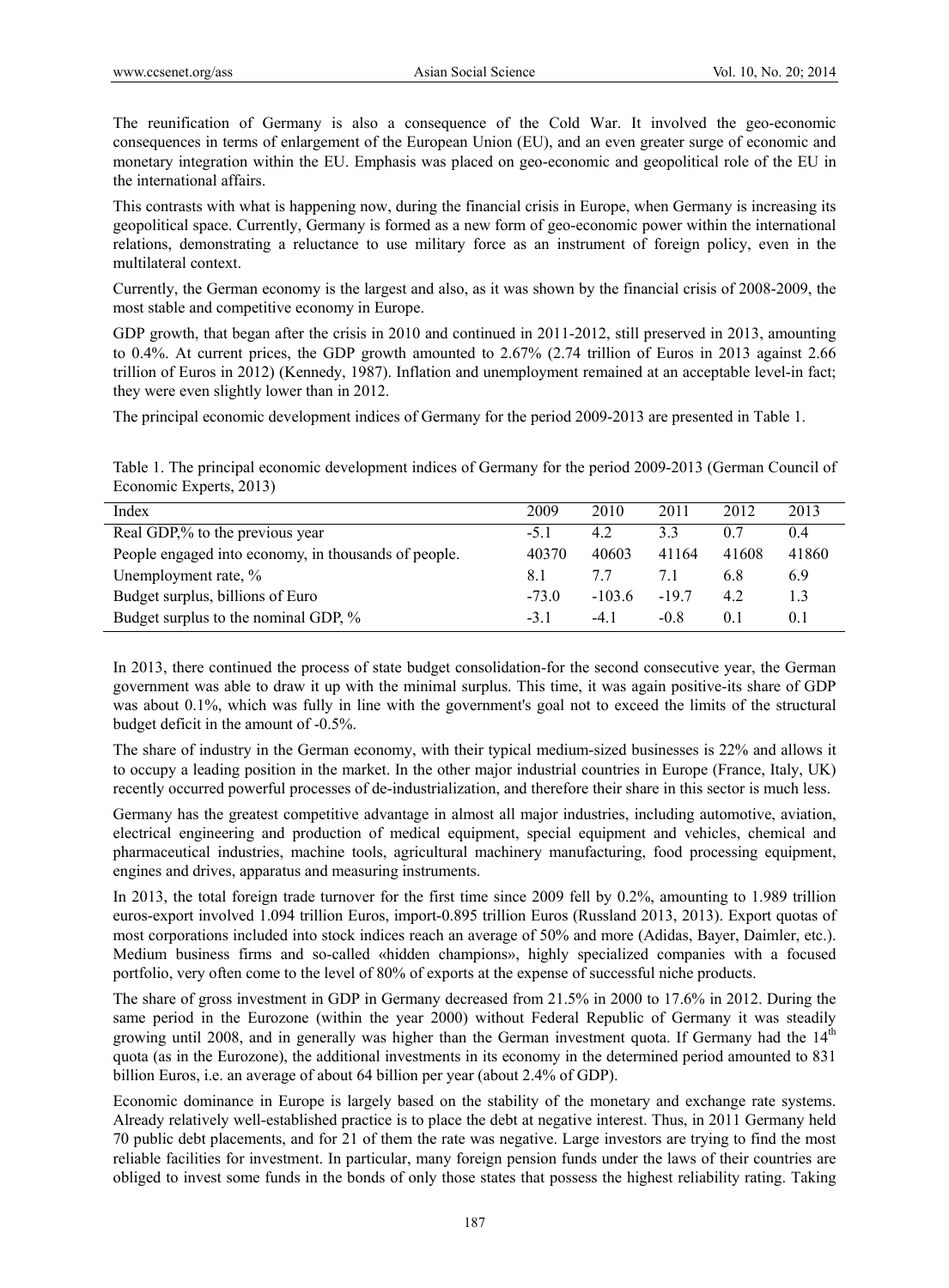into account France's loss in 2012 of the highest investment rating AAA in compliance with the Moody's agency classification, the government bond market, satisfying the requirements of investors, declined sharply. In fact, investors receive reliability, but suffer losses. According to experts, this helps Germany, on the one hand to attract more investments, which is advantageous for it, and on the other to borrow money on the international market in the long term perspectives, which constitutes threat for the currency union, because it reduces access to financing by other countries.

Over the past decades in Germany there was completed the process of transformation of the R & D system into the national innovation system. The main difference of the modern German NIS is that unlike the U.S. and Scandinavian countries, where the preference is given to the selective measures (focused approach) and targeted investments in the R & D (mission-oriented), in Germany there is widely used a so-called holistic approach (holistic approach), which is to use a broad portfolio of innovative measures to support innovational economic renewal.

Since the late 1990s of the XX century, the German eastern policy has been oriented on the strategic cooperation with Russian Federation and also tacitly implied the involvement of countries of the Central and Eastern Europe into the orbit of European integration.

FRG builds economic cooperation with Russia in line with the EU policy. As an active member of the EU and other integration structures of the West, it largely determines their policy towards Russia. However, bilateral cooperation has not lost its significance and, despite difficulties acquires features of a strategic partnership on an ever wider field of international cooperation (Russian-German economic cooperation, 2013).

Currently, Germany is one of Russia's main partners in Europe. Trade and economic cooperation is carried out within a bilateral cooperation: in both directions there is provided import and export of goods, imports and exports of direct and portfolio investments, financial and credit resources, various types of services, as well as the transfer of new technologies, know-how, etc. In addition, there has been successfully developing cooperation in the spheres of immaterial production: cultural, tourism, science and technology and other industries.

By the end of 2013 the trade turnover between the two countries amounted to 76.52 billion Dollars (Statistics of the Russian-German trade cooperation, 2013), unlike the previous after crisis years, the 2013 was a year of not so much dynamic, how restrained development of bilateral economic relations. Unfortunately, there were not justified the forecasts for further foreign trade turnover growth, amounting in 2012 about 80.87 billion euros.



Figure 1. Dynamics of Russian-FRG trade turnover in 2009-2013

FRG-Russian trade turnover decreased by 5.4% in 2013, including: German exports to Russia-36.1 billion Euro (5.2% down), while imports from Russia to Germany-40.4 billion Euro (5.5% down). Negative surplus for Germany was formed in the amount of 4.3 billion Euro, 7.5% down.

The main reason for the fall of trade performance in 2013 was as a strong reduction in exports to Russia and imports from Russia, it took place in March, October and December.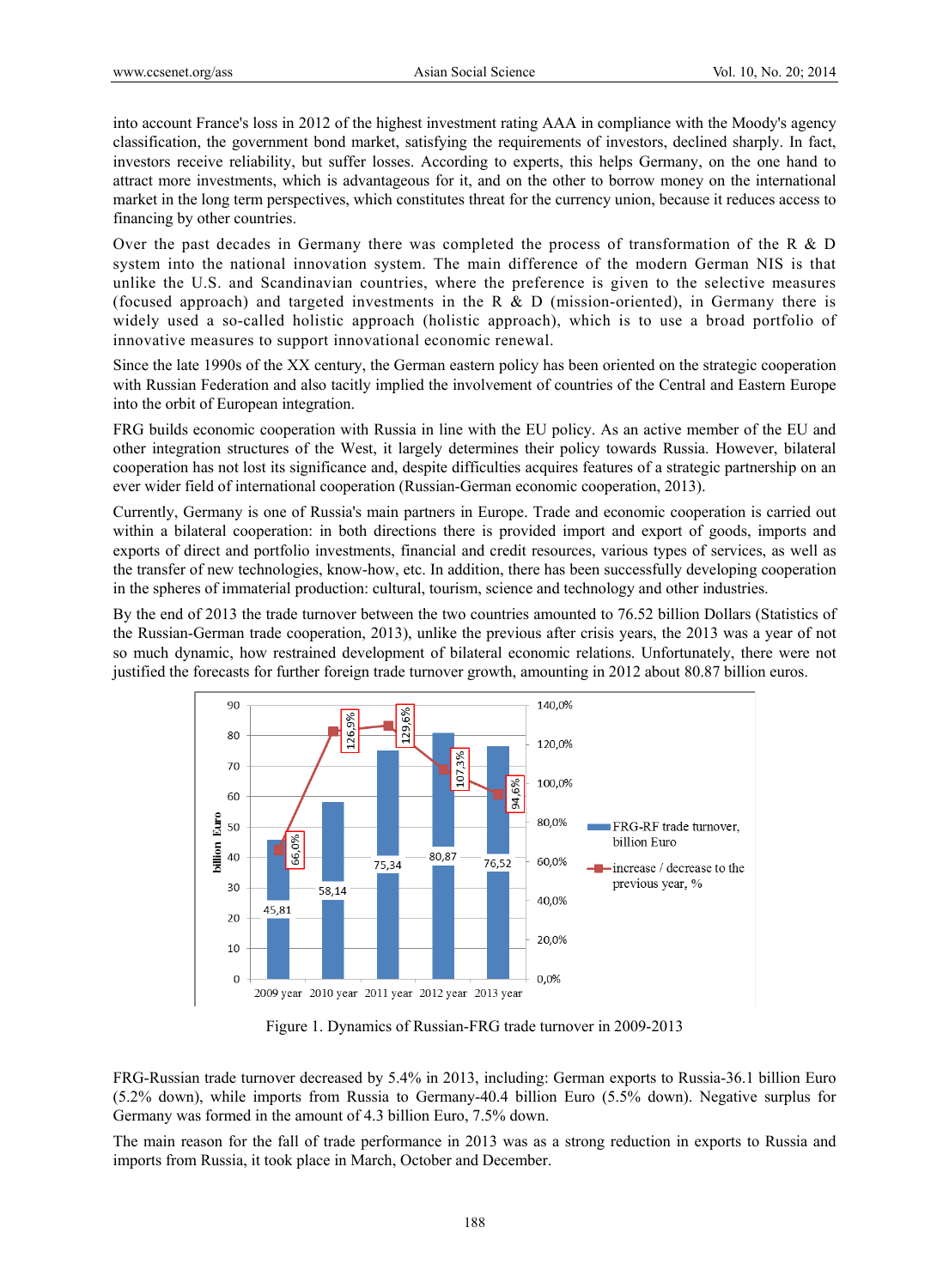Share of Russia in foreign trade turnover in Germany is 3.8%, including FRG exports-3.3% and FRG imports-4.5% (in 2012-4.0% of turnover, including 3.5% of exports and 4.7% of imports).

According to the volume of trade turnover Russia occupies the 11th place among the leading trading partners of Germany-after France, the Netherlands, China, USA, UK, Italy, Austria, Switzerland, Belgium, and Poland (in 2012 Russia was on the 10th place, ahead of Poland).

With regard to the imports to FRG, Russia is on the 7th place-after the Netherlands, China, France, USA, Italy, and Great Britain (in 2012 Russia was on the same 7th place, after these same six countries).

With regard to the exports from FRG, Russia occupies the 11th place-after France, USA, UK, Netherlands, China, Austria, Italy, Switzerland, Poland, and Belgium (in 2012 Russia was on the same 11th place after these same ten countries).

In 2013 the major share of indices of the German-Russian trade in goods in the context of the six groups of industries is played by the energy engineering-its share of the total FRG-Russia turnover is 46.1% (Table 2).

|                                                               | FRG-RF trade turnover |       |                     |         |
|---------------------------------------------------------------|-----------------------|-------|---------------------|---------|
| Industries                                                    | 2012                  | 2013  | Spec. gravity, 2013 | Changes |
|                                                               | million Euro          |       | $\%$                |         |
| Agriculture                                                   | 230                   | 223   | 0.3                 | 96.9    |
| Materials, raw materials and semi-processed materials         | 13992                 | 12983 | 17                  | 92,8    |
| Investment goods                                              | 21776                 | 20401 | 26.7                | 93.7    |
| Consumer goods                                                | 6876                  | 6848  | 8.9                 | 99.6    |
| Energy engineering                                            | 36954                 | 35256 | 46.1                | 95.4    |
| Not allocated to the groups of material production industries | 1040                  | 813   | 1.1                 | 78.2    |

Table 2. The trade turnover structure of FRG-RF in 2012-2013

In the structure of the goods imported from RF to FRG, energy industries production amounts to 86.7%, and also forms the cumulative deficit.

Hierarchy of other industry groups is as follows:

1) Industries of investment goods, occupying the second place in terms of turnover (26.7%) and first places in terms of exports (55.6%) and the cumulative surplus (64.8%);

2) Industries of materials, raw materials and semi-processed materials are at the third places in terms of turnover (17.0%) and the cumulative surplus (13.5%), and on the second places in terms of exports (23.7%) and imports  $(11.0\%)$ :

3) Industries of consumer goods accounting for 8.9% of turnover, 18.1% of exports and 20.5% of the total surplus.

Agriculture and the goods not allocated to the groups of material production industries have no significant value.

In 2013 there was a decrease of deliveries of Russian goods, including the main raw material groups (Table 3). At the same time declined the pace of imports of the German machinery and equipment.

|                                                               | Goods import from RF to FRG |       |                     |         |
|---------------------------------------------------------------|-----------------------------|-------|---------------------|---------|
| Industries                                                    | 2012                        | 2013  | Spec. gravity, 2013 | Changes |
|                                                               | million Euro                |       | $\frac{0}{0}$       |         |
| Agriculture                                                   | 86                          | 81    | 0.2                 | 94.6    |
| Materials, raw materials and semi-processed materials         | 5028                        | 4429  | 11                  | 88.1    |
| Investment goods                                              | 328                         | 311   | 0.8                 | 94.8    |
| Consumer goods                                                | 322                         | 296   | 0.7                 | 91.8    |
| Energy engineering                                            | 36665                       | 35049 | 86.7                | 95.6    |
| Not allocated to the groups of material production industries | 335                         | 252   | 0.6                 | 75.3    |

Table 3. The goods import structure from RF to FRG in 2012-2013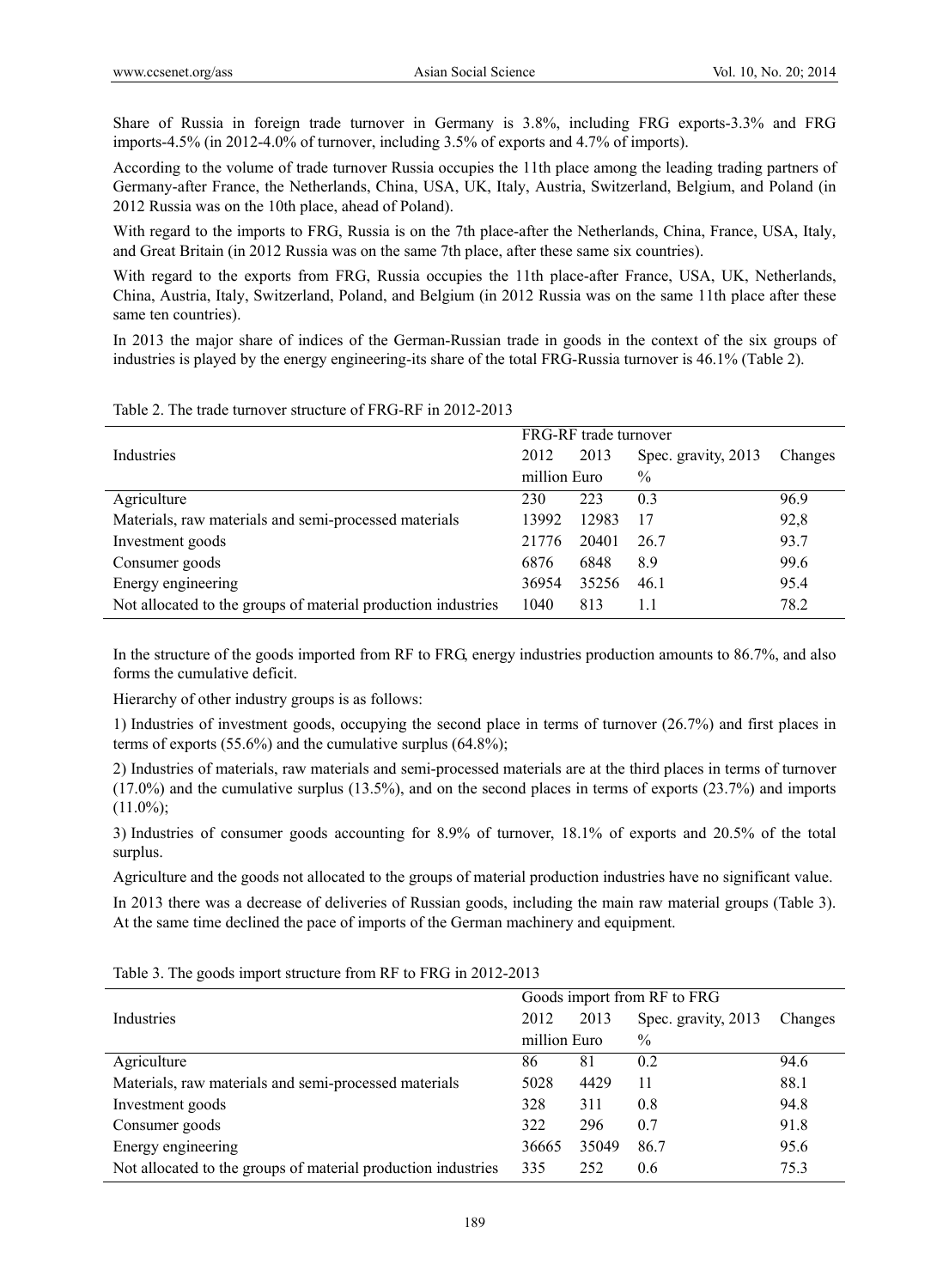Sectorial structure of the German-Russian goods trading in goods in 2013 on exports from FRG to RF focused on the production of the three sectors, namely, mechanical engineering (in 2013 exports amounted to 8.1 billion Euros), automotive (7.6 billion Euros) and chemical industry (3.2 billion Euros).

Sources of the major impulses for the development of German-Russian trade in 2013 are shown in Table 4.

| Positive impulses                                                                                                            |                                                                            | Negative impulses                              |                                                         |
|------------------------------------------------------------------------------------------------------------------------------|----------------------------------------------------------------------------|------------------------------------------------|---------------------------------------------------------|
| <b>Export from Germany</b>                                                                                                   | Import to Germany                                                          | <b>Export from Germany</b>                     | Import to Germany                                       |
| production of other means of<br>transport $(+492 \text{ million Euros})$<br>pharmaceutical industry (+259)<br>million Euros) | chemistry<br>coke<br>and<br>petroleum refining $(+1228)$<br>million Euros) | automobile production<br>(-1186 million Euros) | oil/gas<br>extraction<br>$(-2808)$<br>million<br>Euros) |

|  |  |  | Table 4. Sources of the major impulses for the development of German-Russian trade in 2013 |
|--|--|--|--------------------------------------------------------------------------------------------|
|  |  |  |                                                                                            |

Cooperation between Germany and Russia is developing not only in the area of foreign trade, but also in the field of investment. In the recent years Germany has strengthened its role of leading foreign investors in the territory of Russia. Despite the overall drop in investment activity on the background of the ongoing global financial crisis, Germany is still one of the largest investor countries, giving place only to Cyprus, the Netherlands and Luxembourg.

 At the end of 2013 the total amount of accumulated in Russia German investments amounted to 21.3 billion U.S. dollars (in 2012-24.9 billion U.S. dollars), including direct investments totaling 12.7 billion U.S. dollars (in 2012-11.39 billion U.S. dollars), other financial investments-13.5 billion U.S. dollars (in 2012-17.5 billion U.S. dollars).

Russia occupies the 16<sup>th</sup> place among the countries of German capital application, including the third place in the group of countries with the emerging markets (after China, located on the seventh place, and Brazil, which occupies the 13<sup>th</sup> place), Russia falls behind China at almost 50%, from Brazil-20%. Among the countries, channeling their investments into Germany, Russia is on the 17<sup>th</sup> place, including the second place in the group of countries with the emerging markets (South Korea is leading, occupying the 15th place and being ahead of Russia for more than 1/4).

It should be noted that in recent years there has been a decline in interest of German businessmen to participate in investment projects in a number of sectors of the Russian economy. In 2013, the number of successful new investment projects with the participation of German investors was minimal. While Russian investors, by contrast, showed increasing interest in investment cooperation with German companies, as evidenced by a positive dynamics of FDI from Russia to Germany (Figure 2).



Figure 2. FDI dynamics between Germany and Russia for the period 2009-2013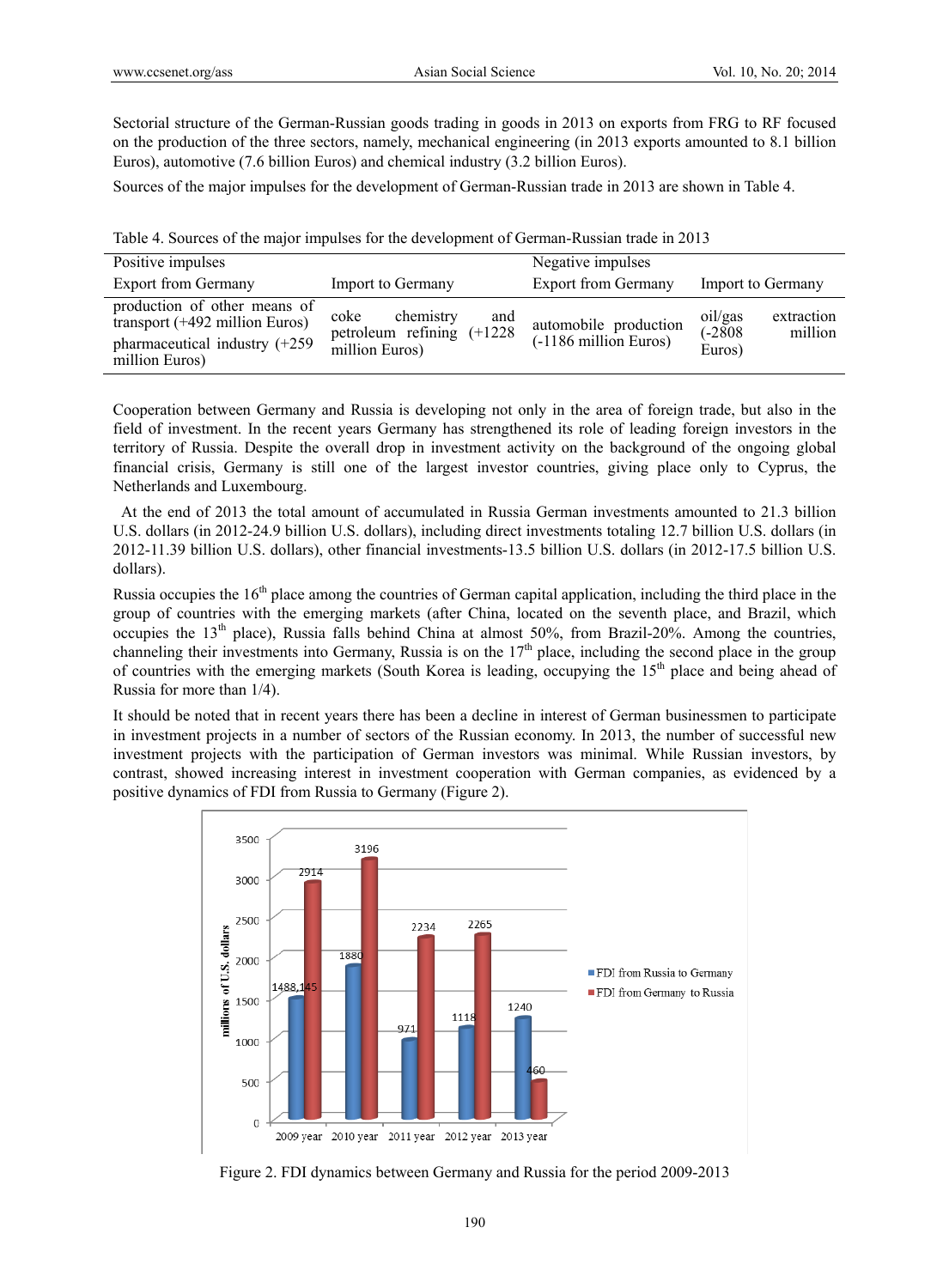The global financial and economic crisis had a negative impact on FDI flows in both countries: for example, FDI from Germany to Russia decreased by 30.1%, from Russia to Germany-almost half (48.4%). At the same time, the lowest point in FDI in 2011 was passed and since 2012 the growth resumed. During 2013 there continued a cautious investment expansion of Russian companies in Germany. Along with the major projects there also existed small investment. Exactly they account for the bulk of the Russian capital, and many of them are not included in the German and Russian statistics

In general, the investments sphere, the value of Russia for Germany is markedly lower than in the trade sphere.

#### **4. Discussion**

According to the former German Defense Minister Volker Ruhe, in the future world there will be three centers of power: the United States, China and Europe, but Europe together with Russia. In other words, Europe, and with it, Germany will have a global impact only when they open their doors to Russia. This applies to both political and economic relations (Steininger, 2012).

At present, within the bilateral partnership of Germany and Russia there marked out the new tendencies: Russia becomes more attractive to Germany for further development of the new technologies and innovations. Cooperation between the two countries gradually acquires modernizing orientation. Therefore, a formulated in 2006 by Steinmeier F. V. regulation Annäherung durch Verflechtung (which is very close to the wording of Willy Brandt, in the early 70-ies of the past century-Wandel durch Annäherung). Having the aim of deepening cooperation between the EU and Russia, this principle for a while became defining in the architecture of the FRG's eastern policy. It was replaced by a new approach proposed by the same German politician-"Partnership for Modernization", officially fixed at the EU-Russia Summit in May 2010.

German-Russian trade and economic cooperation aimed at building sustainable economic development capable of ensuring the growth of key indicators in the post-crisis period.

Partnership between Russia and Germany contributes to the modernization of the country's economy through the development of Russia's import-substituting and in the future export-oriented production, the original basis for which is the import of German goods and the German capital; mutual investment for facilitating the development of promising technologies; the creation of new competitive products and services, promoting them on each other's markets, improving the business climate.

Modernizing alliance of the two countries over the past year confirmed the correctness of the made choice and has good prospects for the future, including those with regard to the debt problems of the Eurozone.

The new qualitative feature of the cooperation dynamics is to involve the sphere of innovation, which is a link between science and industry in the field of bilateral cooperation.

At the present stage of development Germany holds a leading position in the global market of high technology products (Germany-13.1%, USA-12.8%, Japan-9.2%). Compared with the 90-ies years, when a world leader in the export of high-tech products were the U.S. companies (19 to 23) and then 17%, Japan-10%). In 2012, the trade surplus per capita in the segment of high-tech products in Germany amounted to 3904 U.S. dollars ("minus" 600 U.S. dollars-in the United States, 2356 U.S. dollars-in Japan). The positive tendencies in scientific and technological development of FRG include the growth of a positive surplus of trade balance in the segment of high-tech products. Thus, the increment rates in Germany for the period of 2004-2013 amounted to 44.7%, which is 2.6 times higher than the increment rate in Japan. In the U.S. there still remained the trade deficit (Bank Restructuring in Practice, 2012).

Today, as part of further cooperation between Germany and Russia, there is present a political task of deepening cooperation in the area of innovation. Basic guidelines for further development and continuation of contacts in the sphere of innovations and high technologies include:

 Participation of the German partners in major Russian projects in the sphere of high technologies (such as Skolkovo) and vice versa;

 Strengthening the contact points between the scientific communities of Germany and Russia. To do this, almost all the major German research organizations have their offices in Russia. Such offices of major Russian scientific organizations are still not present in Germany;

Increasing of Russian exports of services in software development for German customers.

The priority areas of geo-economic development of Russia and Germany may include strengthening industrial cooperation in the spheres of energy, engineering, aviation, transport, and pharmaceuticals (The Department).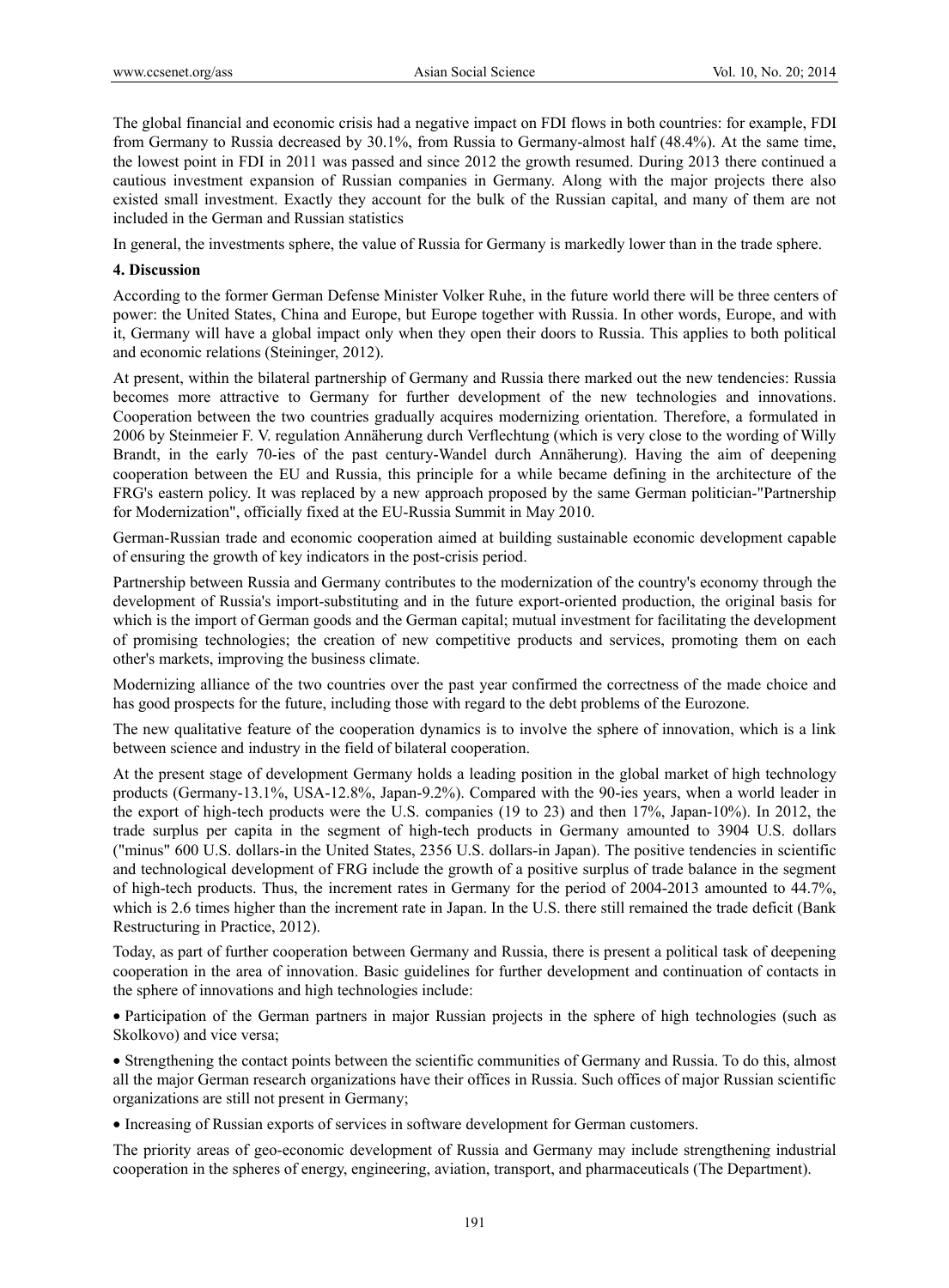## *4.1 Energy Sector*

Over the past decades, the interaction between Russia and Germany in the field of energy is constantly growing. It opened up new industries, new projects, and new horizons of cooperation.

In March 2013 in Moscow there was signed the "Road map for energy cooperation until 2050". Its strategic goal is "the formation of a pan-European energy space with a functioning integrated network infrastructure, open, transparent, efficient and competitive markets" (Road map, 2013), which will contribute to ensuring energy security and achieving sustainable development of the EU and Russia.

Today, cooperation between Russia and Germany in the energy sector has a strategic character. Throughout the recent period of economic cooperation between Russia and Europe, the deliveries of Russian gas and other primary energy resources to EU countries' markets remained a key segment of the trade turnover. These supplies are discussed as a base of the energy security of Europe for the past several decades.

Russian-German joint infrastructure projects, including the North and South Stream pipelines, work on energy security ensuring on the European continent. In turn, energy security means not only a reliable supply of energy consumers, but also free access to the markets of consumer providers. Market participants should be able to choose an acceptable for them cooperation variant-whether LNG or pipelines, purchase at spot prices or long-term contracts with reference to the petroleum product basket.

Exclusively the trade partnership in the energy sector has, for a number of reasons, the limited development potential. At the same time a significant potential for the development of cooperation between Russia and Germany is laid in energy engineering, advanced vocational training and human potential development of the workers occupied in the energy sector. This corresponds to the planned by Germany and Russia way of the innovation and economic development, and has good prospects, as it is reflected in the Road map of energy cooperation between Russia and the EU. One of the areas where it is already happening is the implementation of regional programs to improve the energy efficiency of municipal infrastructure, including heating system.

Significant potential also belongs to the application of advanced German technologies for the use of peat, which deposits are widespread in Russia, as well as enhanced cooperation in joint projects for infrastructure developing in the sectors of FEC and Transport in the territory of Germany and third countries.

## *4.2 Engineering*

The Russian market is the first by the value for the German engineering industry in Eastern Europe and fourth in the world. Despite the global market upheavals, Germany maintains a leading position in the Russian market. It accounts for almost 25% of Russian imports of machinery and equipment.

Geo-economic partnership between Russia and Germany in the field of mechanical engineering is associated with the prospects of a number of joint projects of bilateral trade-economic and investment cooperation in the field of industry. Among them there is the construction of machine-tool building plant in Ulyanovsk region, the implementation of the "Volkswagen" company project in Kaluga, cooperation of the "Sinara" group and "Siemens" company in the field of transport engineering, the "Irkut" and "Airbus" companies-in the field of aircraft engineering. The promising areas of cooperation may include the priority areas of cooperation, such as technology transfer into the field of composite materials and machine tools.

## *4.3 Aircraft Engineering*

Cooperative cooperation expanding into the aircraft engineering sphere for the medium and long term perspective is one of the attractive directions of the geo-economic development of Russia and Germany. For over twenty years, Russia has been a key partner for one of the largest German aircraft manufacturers Boeing in innovation, information technology, engineering capacity, space programs and procurement of titanium products. Back in 2009, Boeing and VSMPO-AVISMA, Russia's largest titanium producer opened a joint venture Ural Boeing Manufacturing in Upper Salda. UBM provides titanium forgings machining for the most technologically advanced aircrafts in the world 787-8 and -9 Dreamliner.

The promising cooperation projects may include the construction of the second Boeing plant SEZ "Titanium Valley". In November 2013, Boeing and State Corporation "Rosteh" signed a memorandum of mutual understanding on building a new plant of the joint venture UralBoeing Manufacturing (UBM), which is supposed to process titanium forgings for all aircraft of this air giant (Petersburg, 2014).

#### *4.4 Transport*

Cooperation between the Russian Federation and the Federal Republic of Germany is carried out in all areas of transportation, primarily in the field of railway transport. Key projects are worked out by the "Russian Railways",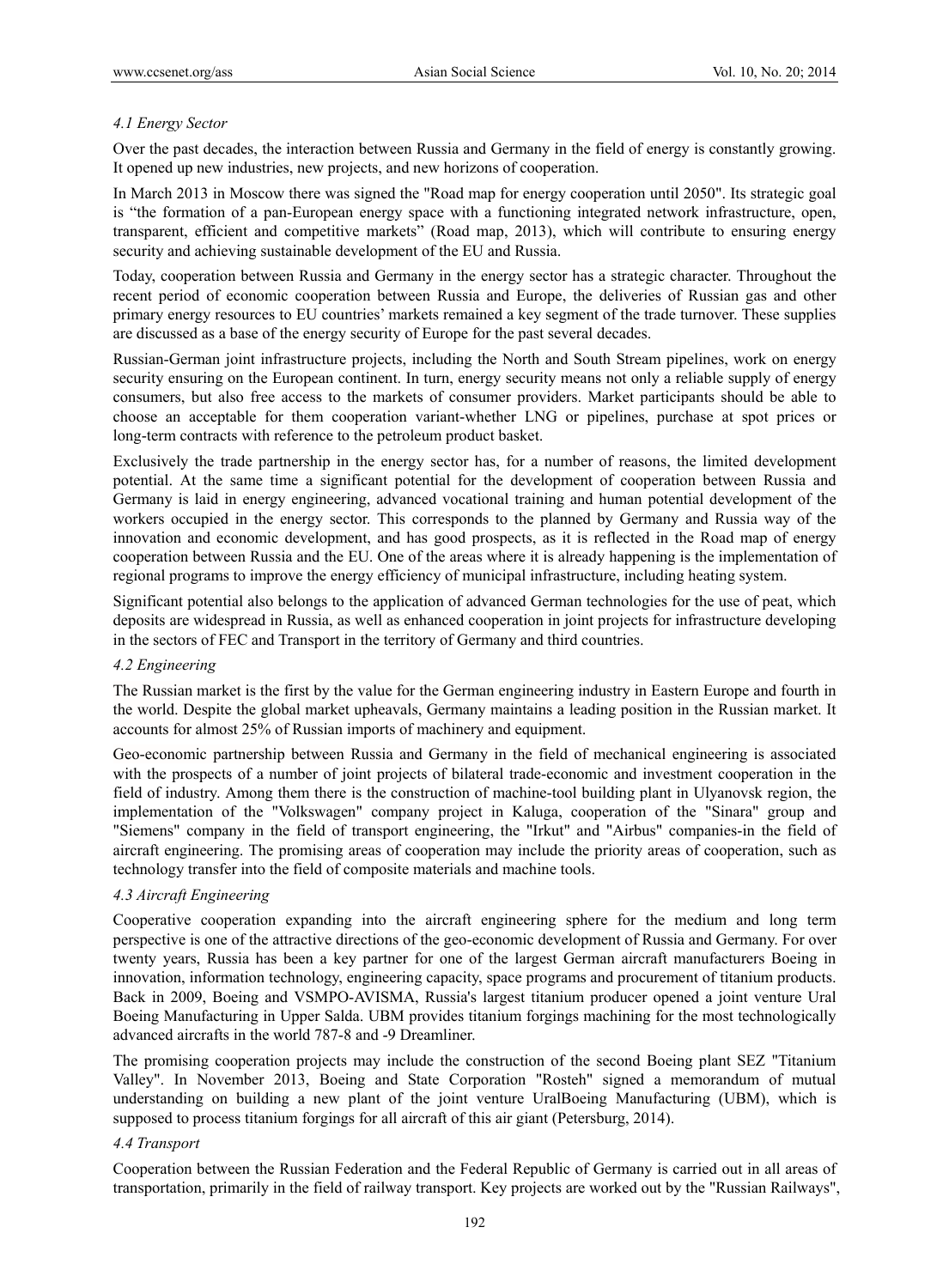JSC with the major German companies. The major joint projects include the high-speed train "Sapsan"; high-speed train "Swallow" (Desiro RUS); development of a new generation locomotive-electric freight locomotive DC 2ES10 with asynchronous traction motors; production and delivery of new railcars of "RIC" dimensions.

Good opportunities for the introduction of advanced European innovation and further enhance of the technological partnership between Russia and Germany in the transport sector is associated with the development of the HSL Moscow-Kazan project (Mizin, 2014). Currently, 11 German companies participating in the German initiative for the development of high-speed lines (HSL) are ready to actively support the Russian Railways in an ambitious project to develop high-speed rail lines. In particular, the concern Siemens, a leader in electronics and electrical engineering supplied to Russia the first eight high-speed trains of "Sapsan" brand, thus initiating the high-speed railway transport in Russia.

The Deutsche Bahn Company, operator of the largest railway network in the center of Europe and international provider of global mobility and logistics, intends to transfer to Russia its know-how and to share more than 20 years of experience in the construction of HSL. Thus, Deutsche Bahn has developed a concept of security of railway stations and highways of Moscow-St. Petersburg, as well as participated in the development of a feasibility study for HSL Moscow-Kazan.

#### *4.5 Medicine and Pharmaceutics*

Pharmaceutical and medicine are also the priority areas for development of partnerships between Russia and Germany. Development of the new models of medical technology, pharmaceuticals and their mutual deliveries, new rehabilitation technologies, diagnosis and prevention of intractable diseases-all these is only a part of cooperation areas between the Russian Federation and Germany.

The Russian side is interested not only in increasing the volume of imported products from Germany, but primarily in the development of relevant industries in the Russian Federation with the participation of German investors, creation of joint ventures. Great importance will be devoted to the creation in Russian of the industry R & D-centers and research laboratories with the help of German companies (The Russian-German, 2011).

#### **5. Conclusion**

Thus, the specified geo-economic development priorities in Russia and Germany are aimed at ensuring sustainable economic growth and overcoming the negative effects caused by the global crisis of the 2007-2009 years.

Throughout the entire period after the USSR collapse, Germany considered Russia as a key strategic partner in energy security ensuring and the main object of its "Eastern" policy.

Even the Germany's support for the policy of gradual sanctions against Russia in connection with the annexation of the Crimea, did not have a serious impact on the economic cooperation between the two countries in the priority areas of development. Germany's largest companies, including BASF SE, Siemens AG, Volkswagen AG, Adidas AG and Deutsche Bank AG, openly opposed the broad economic sanctions implemented against Russia. Many of the largest companies in Germany have a significant presence in Russia, in some cases being built by decades, and harsh economic sanctions will deprive them of market growth at a time when their domestic market-Europe-is stagnating.

According to analysts, Keele University, German growth could be reduced by as much as 2% if against Russia there will be implemented tougher sanctions (Pilskiy, 2014). In accordance with the current economic forecasts, it could plunge Europe's largest economy into recession and eventually even lead to another economic crisis.

Today, Russia has sufficient financial means to support a "sick" Eurozone. If the Russian Federation takes part in resolving the crisis of the Eurozone, mainly in the financial relation, its political influence in Europe will inevitably increase. Perhaps Russia now faces a unique historical opportunity of acquiring a decisive political influence in Europe by providing economic support to Eurozone.

The discussed in these article priorities give only some of the possibilities for the future development of geo-economic cooperation.

German business community has realized that, in the first place, it is responsible for the development of relations with Russia and the politicians do not own, as in the old days, an exclusive initiative of German-Russian relations. In this regard, the German economy should recognize its leading role and create the appropriate organizational structure. Russia, however, is to recognize that investors and the Russian economy itself need not only stability, but also more freedom and dynamics. In addition, Russia must realize its unique favorable